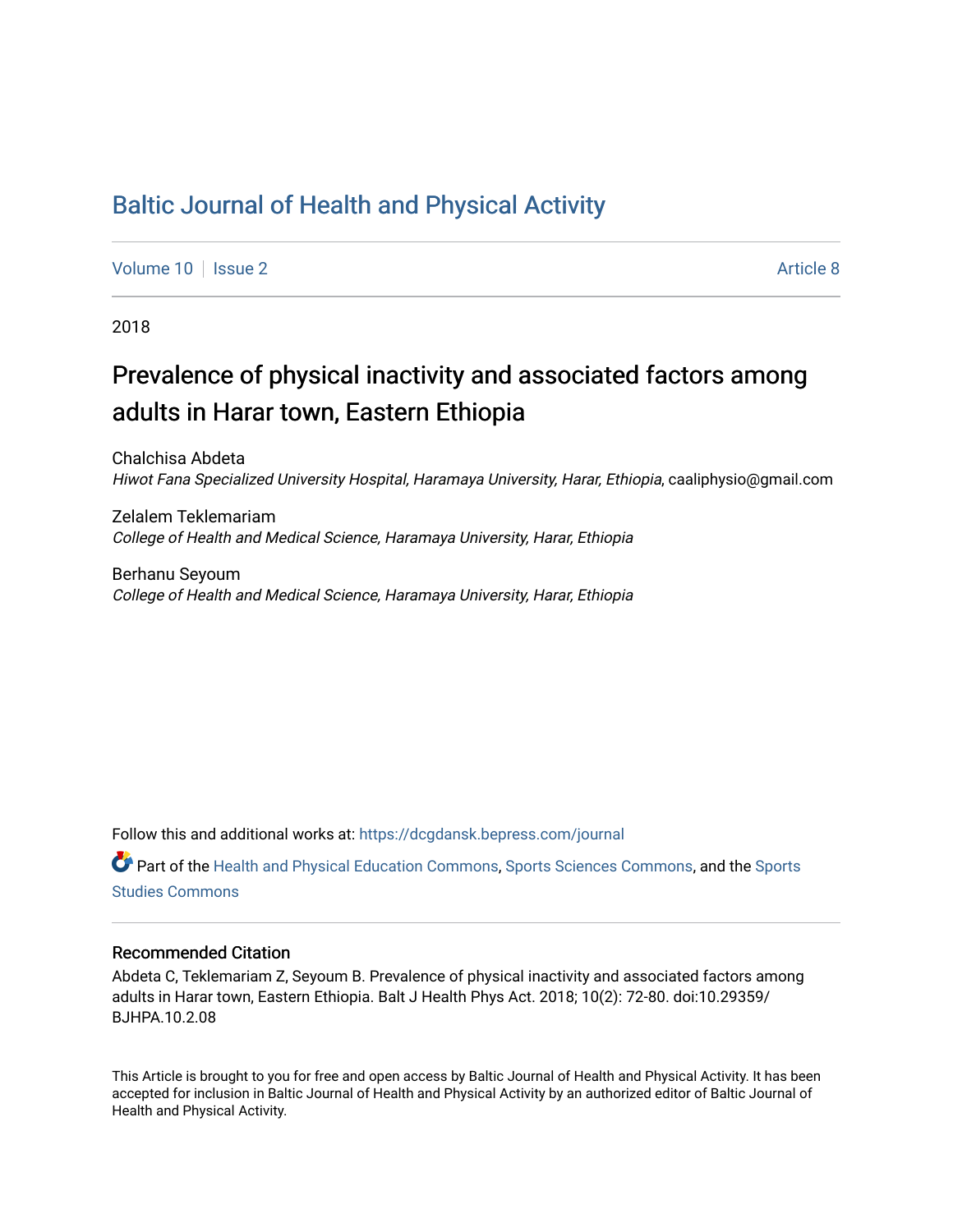# **Prevalence of physical inactivity and associated factors among adults in Harar town, Eastern Ethiopia**

**Authors' Contribution: A** Study Design **B** Data Collection **C** Statistical Analysis **D** Data Interpretation **E** Manuscript Preparation **F** Literature Search **G** Funds Collection

#### **Chalchisa Abdeta1 ABCDEF, Zelalem Teklemariam2 CDE, Berhanu Seyoum2 CDE**

<sup>1</sup> Hiwot Fana Specialized University Hospital, Haramaya University, Harar, Ethiopia

2 College of Health and Medical Science, Haramaya University, Harar, Ethiopia

| abstract                 |                                                                                                                                                                                                                                                                                                                                                                                                                                                                                                |
|--------------------------|------------------------------------------------------------------------------------------------------------------------------------------------------------------------------------------------------------------------------------------------------------------------------------------------------------------------------------------------------------------------------------------------------------------------------------------------------------------------------------------------|
| <b>Background:</b>       | The burden of physical inactivity was hidden in many low- and middle-income countries. This study<br>determined the prevalence of physical inactivity and associated factors among adults in Harar town,<br>Eastern Ethiopia.                                                                                                                                                                                                                                                                  |
| <b>Material/Methods:</b> | A community-based cross-sectional study was conducted among 601 adults in April 2016. Global<br>Physical Activity Questionnaire (GPAQ) ver. 2 was used to collect the data through face-to-face interview.<br>Data were entered into EpiData version 3.02. Then, exported and analyzed using Statistical Package for<br>Social Science (SPSS) version 20. A binary logistic regression model was performed to identify factors<br>associated with physical inactivity.                         |
| <b>Results:</b>          | The prevalence of physical inactivity was 45.5% (95% CI: 41.1%, 49.6%). Being female (AOR = 2.36;<br>95% CI: 1.57, 3.53), age group from 41-50 years (AOR = 3.02; 95% CI: 1.68, 5.45), privately employed<br>(AOR = 0.57; 95% CI: 0.36, 0.91), monthly incomes from 3,001-5,000 Ethiopian birr (AOR = 3.71; 95%<br>CI: 2.09, 6.56) and having no information about physical activity guidelines (AOR = $3.48$ ; 95% CI: 2.00,<br>6.03) were significantly associated with physical inactivity. |
| <b>Conclusions:</b>      | The majority of adults are at greater risk of developing non-communicable diseases due to high<br>prevalence of inactivity. Thus, immediate actions are suggested with community-based physical<br>activity interventions.                                                                                                                                                                                                                                                                     |
| Kev words:               | physical inactivity, non-communicable diseases, prevalence, factors, Ethiopia.                                                                                                                                                                                                                                                                                                                                                                                                                 |
| article details          |                                                                                                                                                                                                                                                                                                                                                                                                                                                                                                |
|                          | Article statistics: Word count: 2,300; Tables: 2; Figures: 0; References: 27<br>Received: November 2017; Accepted: March 2018; Published: June 2018                                                                                                                                                                                                                                                                                                                                            |

- **Full-text PDF:** http://www.balticsportscience.com
	- **Copyright ©** Gdansk University of Physical Education and Sport, Poland

otherwise in compliance with the license.

**Indexation:** Celdes, Clarivate Analytics Emerging Sources Citation Index (ESCI), CNKI Scholar (China National Knowledge Infrastructure), CNPIEC, De Gruyter - IBR (International Bibliography of Reviews of Scholarly Literature in the Humanities and Social Sciences), De Gruyter - IBZ (International Bibliography of Periodical Literature in the Humanities and Social Sciences), DOAJ, EBSCO - Central & Eastern European Academic Source, EBSCO - SPORTDiscus, EBSCO Discovery Service, Google Scholar, Index Copernicus, J-Gate, Naviga (Softweco, Primo Central (ExLibris), ProQuest - Family Health, ProQuest - Health & Medical Complete, ProQuest - Illustrata: Health Sciences, ProQuest - Nursing & Allied Health Source, Summon (Serials Solutions/ProQuest, TDOne (TDNet), Ulrich's Periodicals Directory/ulrichsweb, WorldCat (OCLC)

reproduction in any medium, provided the original work is properly cited, the use is non-commercial and is

- **Funding:** This research received no specific grant from any funding agency in the public, commercial, or not-for-profit sectors. **Conflict of interests:** Authors have declared that no competing interest exists.
- **Corresponding author:** Chalchisa Abdeta, 12 Kebele, Harar town, Ethiopia, P.O. Box: 21; phone no.: +251(0)922-005-260; e-mail: caaliphysio@gmail.com **Open Access License:** This is an open access article distributed under the terms of the Creative Commons Attribution-Non-commercial 4.0 International (http://creativecommons.org/licenses/by-nc/4.0/), which permits use, distribution, and

**72**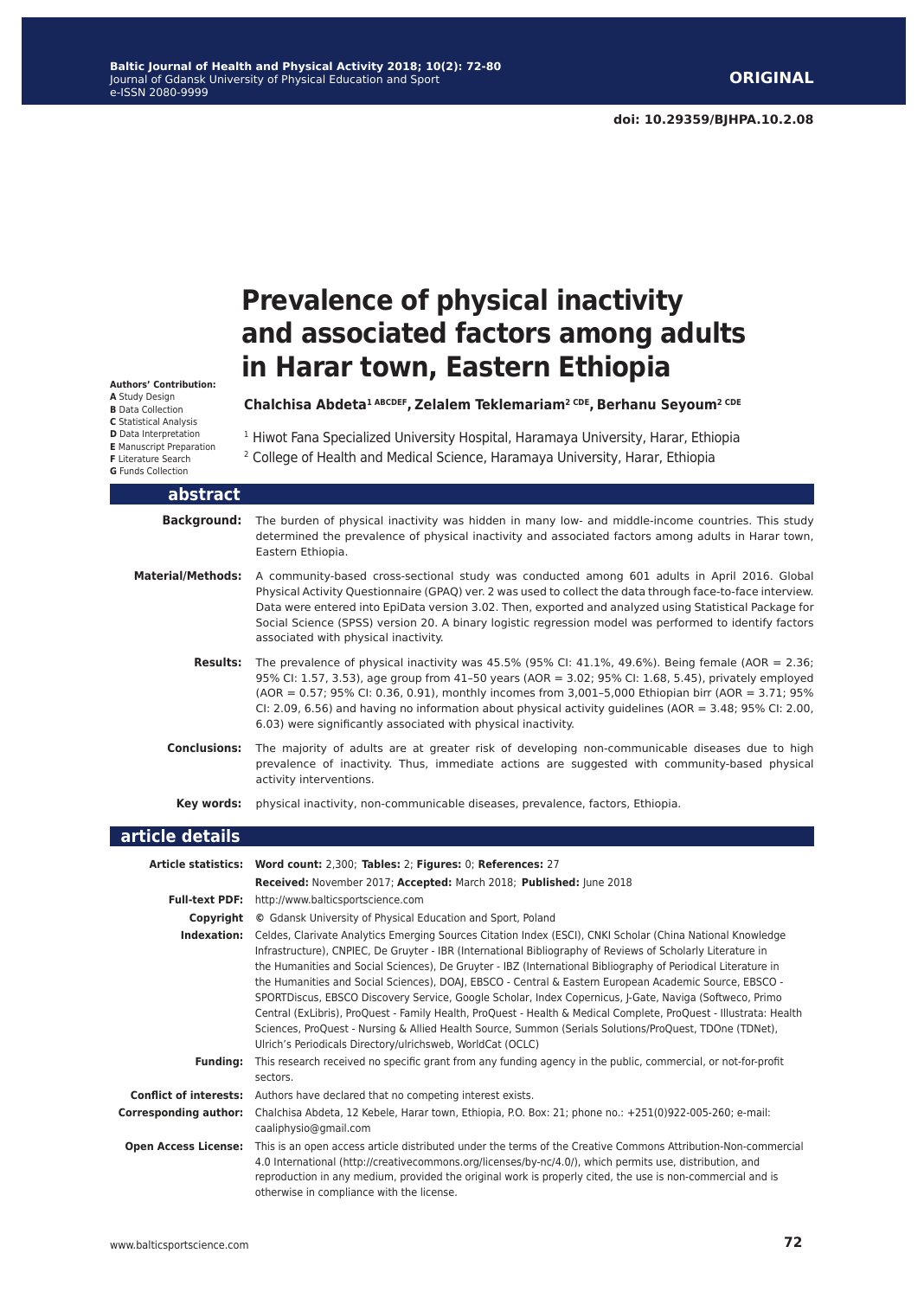## **introduction**

Physical activity is any movement done through our body that can expend energy. Generally, physical inactivity implies not achieving the minimum requirements of physical activity for health. In the case of this study, it is not practicing 150 minutes of moderate to 75 minutes of vigorous intensity aerobic activity per week. In other words, adults who practiced physical activity for less than 600 metabolic equivalents (METs)-minutes per week were considered physically inactive. An adult who does not fulfill this requirement is at a greater risk of developing non-communicable diseases (NCDs) [1].

Physical inactivity is one of the current major global health problems that need immediate action. It was ranked as the fourth major cause of death in the world. However, the burden of physical inactivity was hidden in many low- and middle-income countries including Ethiopia [2]. Evidence showed that physical inactivity contributed to 9% of all deaths in the globe. Likewise, inactivity shared 5.2% of all deaths recorded in Ethiopia. On the other hand, physical inactivity can raise the magnitude of NCDs. Studies indicated that 6% of coronary heart diseases, 7% of type 2 diabetes mellitus, 10% of breast and colon cancers were due to inactivity [3]. Similarly, a study from South Africa showed that 30% of ischemic heart disease, 22% of ischemic stroke, 20% of type 2 diabetes mellitus, 17% of breast cancer and 27% of colon cancer were due to physical inactivity [4].

Physical inactivity has become prevalent in many countries. Studies reported that the prevalence of physical inactivity were 79.0% in Saudi Arabia, 56.2% in China, 43.7% in Malaysia and 43.3% in Nepal [5–8]. It is also prevalent in many African countries. For instance, it was 60.5% in South Africa, 53.2% in Mali, 31.4% in Nigeria, 14.1% in Kenya and 18.9% in Ethiopia [9–12]. This implies that the burden of inactivity is on the rise in many countries and is becoming pandemic [2].

Moreover, studies identified that different factors had a significant association with physical inactivity. Factors such as sex, age, educational status, occupation, monthly incomes, overweight or obesity, history of NCDs and information about physical activity guidelines were associated with physical inactivity [6, 12, 13–18].

Research on physical inactivity among adults in Ethiopia, including the Harar town, is very limited. Therefore, this study determined the prevalence of physical inactivity and associated factors among adults in Harar, Eastern Ethiopia. As a result, this study has a significant contribution to policy makers, scientific community and organizations working on NCDs which serve as a source of information.

### **material and methods**

A community-based cross-sectional study was conducted among 601 adults in Harar, Eastern Ethiopia in April 2016. All adults aged 18–64 living in the town from randomly selected Kebeles were included in the study. However, adults who were too sick and unable to communicate during the study period were excluded from the study.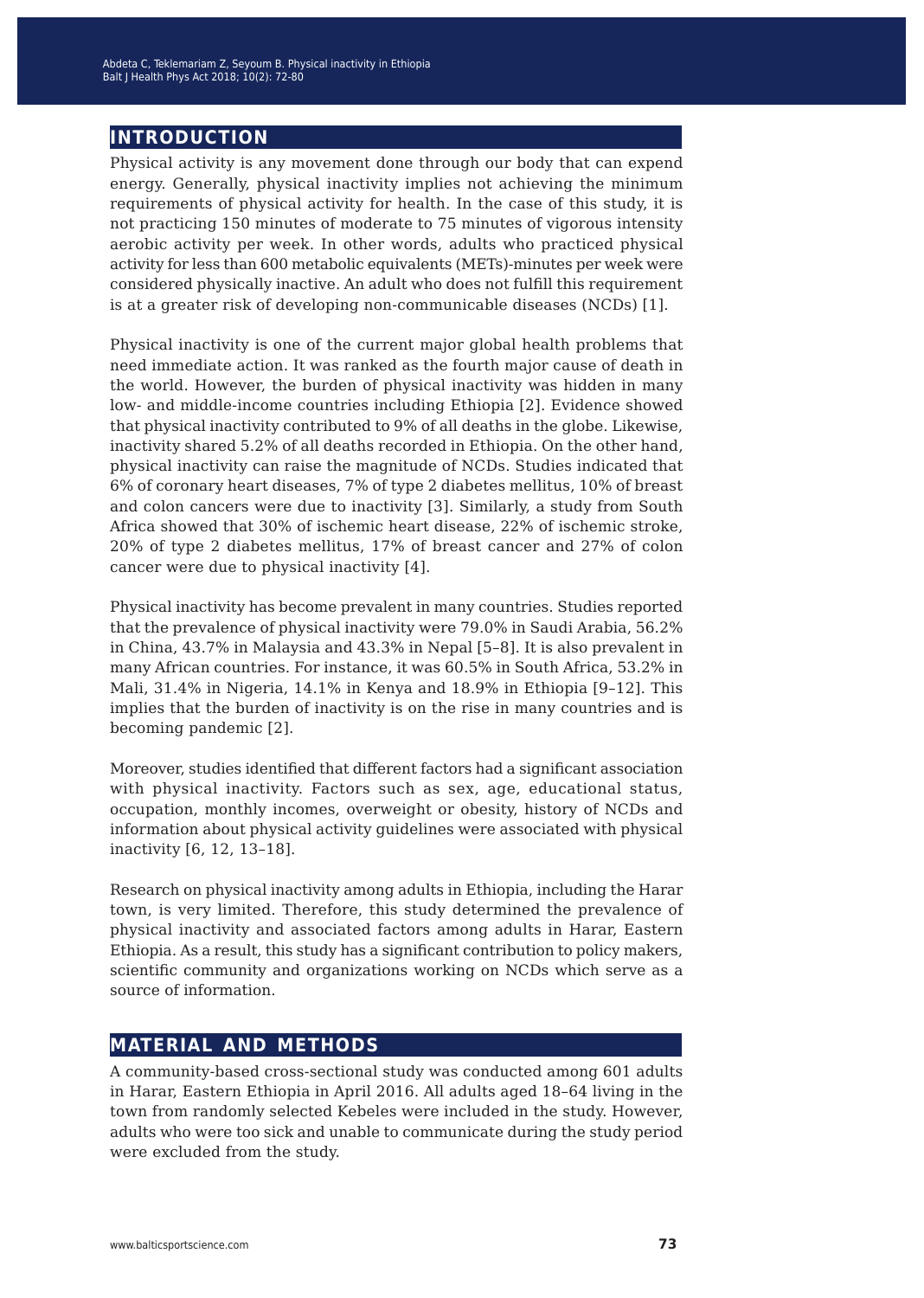The sample size was calculated using double population proportion formula through StatCalc program of Epi Info version 7. Information from a study conducted in Nigeria was used to run this software program [11]. Necessary steps were followed. Assumptions of 95% confidence interval and 80% power were considered. Finally, the required sample size amounted to 601, including 10% non-response rate.

A multistage sampling technique was used to select the study participants. Six Kebeles were selected out of 19 using a lottery method. Then, 301 households were selected by systematic random sampling. These households were stratified into 12 strata based on their house number. The household was selected from a stratum using a systematic random sampling technique. The total sample size was randomly allocated proportionally based on the size of adult populations. An eligible adult (aged 18–64 years) was selected from households using lottery method. A maximum of two eligible adults in the selected household were enrolled in the study. In case there were more than two adults in a single household, a lottery method would be used to select the required study participants.

Global Physical Activity Questionnaire (GPAQ) version 2 was used to collect the data through face-to-face interviews. During an interview, a GPAQ generic show card was displayed for the study participants to clarify types of physical activity [19]. Six nurses and two health officers were recruited as data collectors and supervisors, respectively. Two days training was given to both data collectors and supervisors on the data collection instrument and methods.

Anthropometric measurements (weight and height) were measured twice, and an average was taken as the final result. Weight was measured to the nearest of 0.01 kg in light clothing using portable digital scales. Likewise, height was measured to the nearest of 0.1 cm using a non-flexible tape measure while respondents were standing in upright positions. Then, the body mass index (BMI) was calculated by dividing the participants' weight in kilograms by squared height in meters.

To control the quality of data, a questionnaire was translated into the local language to suit local conditions and back translated into English to keep consistency by experts. Data collectors and supervisors were trained, questionnaires and anthropometry measurements were pre-tested on 5% of the total sample size out of the study area; close supervision was made by supervisors throughout the data collection period, and double data entry was made.

Physical inactivity was measured using Metabolic Equivalents (METs)-minutes per week. It was calculated by adding the products of corresponding METs values and the number of days and time spent in a typical week for each domain [19]. Finally, the number of adults who practiced less than 600 METs-minutes per week was divided by the total number of study subjects then multiplied by 100% to determine the prevalence of physical inactivity. Data were entered into EpiData version 3.02, then exported and analyzed using Statistical Package for Social Science (SPSS) version 20. Descriptive statistics were done for the frequency of distribution, mean, standard deviation and crosstabs. A binary logistic regression model was performed to identify factors associated with physical inactivity. In bivariate analysis, variables with p-value less than 0.3 were entered into multivariate analysis to control a confounding effect. Variables at p-value less than 0.05 with adjusted odds ratio at 95% confidence interval had statistical significance in multivariate analysis.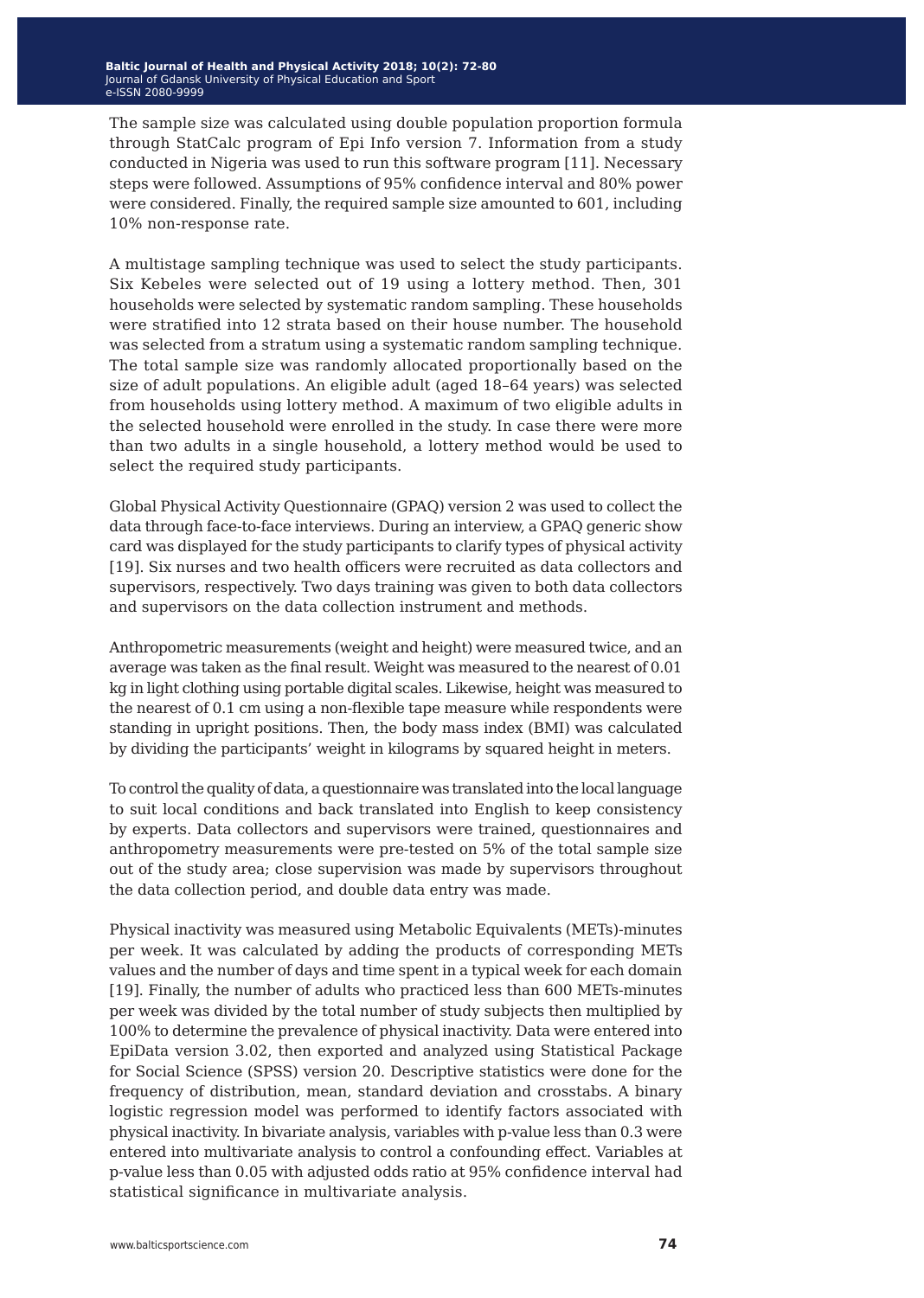Ethical approval was obtained from Institutional Health Research and Ethics Review Committee (IHRERC) of Haramaya University, College of Health and Medical Science. A written consent was obtained from study subjects prior to data collection. The study participants' full right to privacy and confidentiality of was kept.

### **results**

Out of the total sample size, only 567 adults participated in this study which brought 94.3% response rate. The mean age was 33.5 years with the standard deviation of  $\pm$ 12.3. The majority of the study participants were females (58.4%), categorized in age groups of 18–30 years old (41.6%), married (64.0%), with high school completed (33.0%), privately employed (49.9%), with monthly incomes of less than 1,000 Ethiopian Birr (ETB) (54.7%), having no information about physical activity guideline (83.1%), not having NCDs history (86.1%) and have a normal body mass index (76.0%) than others, as shown in Table 1.

| Variables                    | Characteristics           | Frequency (%) |
|------------------------------|---------------------------|---------------|
| Sex                          | Male                      | 236 (41.6%)   |
|                              | Female                    | 331 (58.4%)   |
| Age group (in years)         | 18-30                     | 310 (54.7%)   |
|                              | 31-40                     | 109 (19.2%)   |
|                              | 41-50                     | 78 (13.8%)    |
|                              | 51-64                     | 70 (12.3%)    |
| Maritial status              | Single                    | 184 (32.2%)   |
|                              | Married                   | 366 (64.0%)   |
|                              | Divorced                  | 7 (1.2%)      |
|                              | Separated                 | 13 (2.3%)     |
|                              | Widowed                   | $2(0.3\%)$    |
| <b>Educational level</b>     | <b>Illiterate</b>         | 62 (10.9%)    |
|                              | Elementary school (1-8)   | 132 (23.3%)   |
|                              | High school (9-12)        | 187 (33.0%)   |
|                              | College diploma and above | 186 (32.8%)   |
| Occupation                   | Unemployed                | 192 (33.9)    |
|                              | Government employed       | 81 (14.3%)    |
|                              | Privately employed        | 283 (49.9%)   |
|                              | NGO employed              | 11 (1.9%)     |
| Monthly income (ETB)         | $<$ 1000                  | 231 (40.7%)   |
|                              | 1001-3000                 | 166 (29.3%)   |
|                              | 3001-5000                 | 107 (18.9%)   |
|                              | >5001                     | 63 (11.1%)    |
| Having information about     | Yes                       | 96 (16.9%)    |
| physical activity guidelines | No                        | 471 (83.1%)   |
| Having history of NCDs       | yes                       | 79 (13.9%)    |
|                              | No                        | 488 (86.1%)   |
| Body Mass Index              | Normal                    | 431 (76.0%)   |
|                              | Underweight               | $7(1.2\%)$    |
|                              | Overweight                | 92 (16.2%)    |
|                              | Obese                     | 37 (6.5%)     |

**Table 1.** Characteristics of the study participants among adults in Harar town, Eastern Ethiopia, April 2016 (n = 567)

*NCDs = non-communicable diseases, ETB = Ethiopian Birr, NGO= non-governmental organization*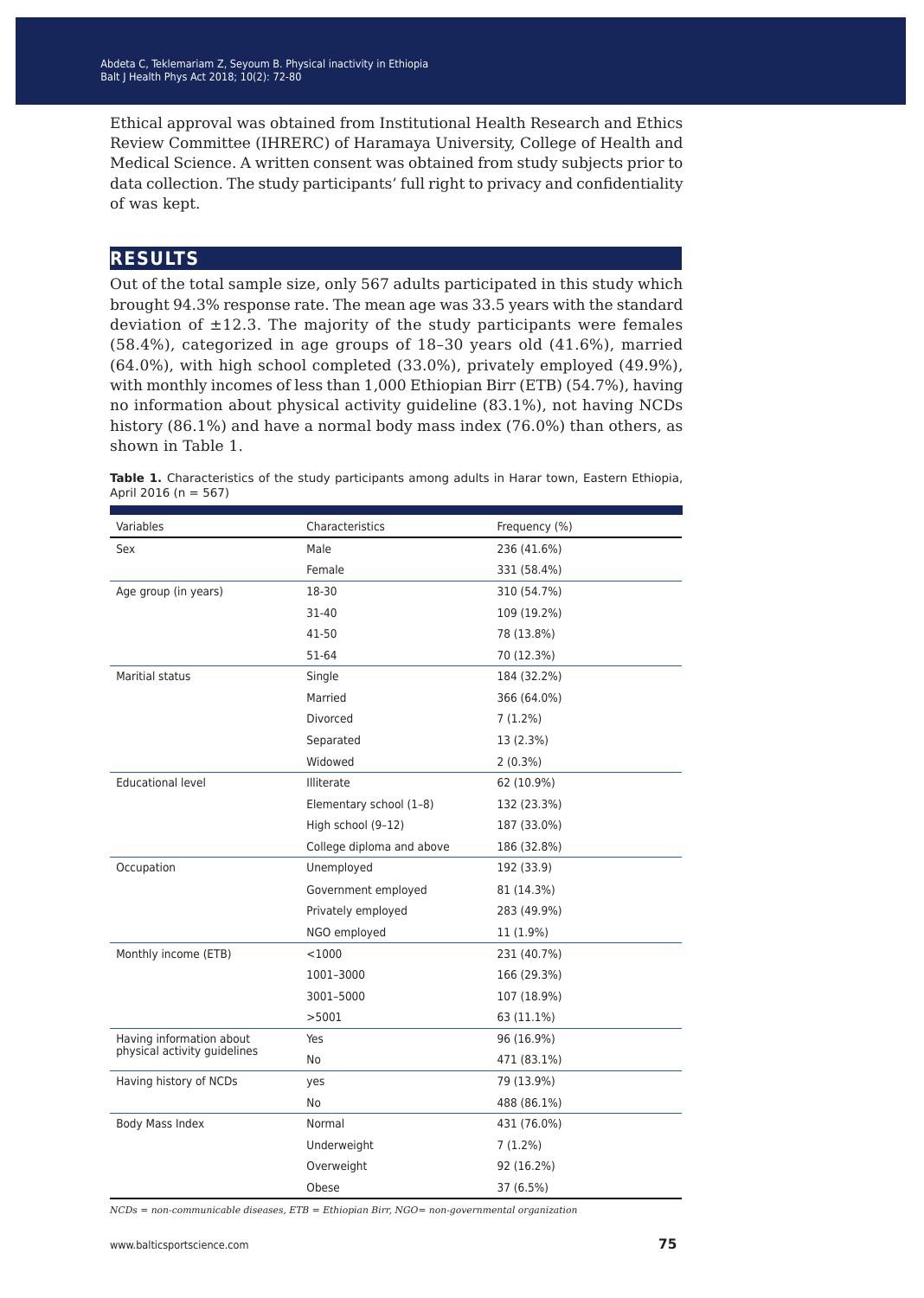The prevalence of physical inactivity was 45.5% (95% CI: 41.1%, 49.6%). It was higher among females (55.3%), age group 41–50 years old (69.2%), illiterate (58.1%), unemployed (56.2%), with monthly incomes of 3001–5000 ETB (64.5%), having no information about physical activity guideline (50.1%) and having history of NCDs (62.0%) than others, as shown in Table 2.

| Characteristics                                       | Physical activity status |              | Adjusted          | P-value  |  |  |  |
|-------------------------------------------------------|--------------------------|--------------|-------------------|----------|--|--|--|
|                                                       | Inactive n (%)           | Active n (%) | OR (95%CI)        |          |  |  |  |
| Sex                                                   |                          |              |                   |          |  |  |  |
| Male                                                  | 75 (31.8%)               | 161 (68.1%)  | 1                 |          |  |  |  |
| Female                                                | 183 (55.3%)              | 148 (44.7%)  | 2.36 (1.57, 3.53) | $0.000*$ |  |  |  |
| Age group (in years                                   |                          |              |                   |          |  |  |  |
| 18-30                                                 | 127 (41.0%)              | 183 (59.0%)  | 1                 |          |  |  |  |
| 31-40                                                 | 41 (37.6%)               | 68 (62.4%)   | 0.78(0.48, 1.29)  | 0.343    |  |  |  |
| 41-50                                                 | 54 (69.2%)               | 24 (30.8%)   | 3.02(1.68, 5.45)  | $0.000*$ |  |  |  |
| 51-64                                                 | 36 (51.4%)               | 34 (48.6%)   | 1.06 (0.54, 2.05) | 0.875    |  |  |  |
| <b>Educational level</b>                              |                          |              |                   |          |  |  |  |
| <b>Illiterate</b>                                     | 127 (41.0%)              | 183 (59.0%)  | 1                 |          |  |  |  |
| Elementary school (1-8)                               | 41 (37.6%)               | 68 (62.4%)   | 0.78(0.48, 1.29)  | 0.343    |  |  |  |
| High school (9-12)                                    | 54 (69.2%)               | 24 (30.8%)   | 3.02(1.68, 5.45)  | $0.000*$ |  |  |  |
| College diploma and above                             | 36 (51.4%)               | 34 (48.6%)   | 1.06 (0.54, 2.05) | 0.875    |  |  |  |
| Occupation                                            |                          |              |                   |          |  |  |  |
| Unemployed                                            | 108 (56.2%)              | 26 (41.9%)   | 1.53 (0.77, 3.05) | 0.226    |  |  |  |
| Government employed                                   | 36 (44.4%)               | 69 (52.3%)   | 1.11(0.64, 1.92)  | 0.706    |  |  |  |
| Privately employed                                    | 110 (38.9%)              | 113 (60.4%)  | 0.89(0.54, 1.46)  | 0.638    |  |  |  |
| NGO employed                                          | 4 (36.4%)                | 101 (54.3%)  | 1                 |          |  |  |  |
| Monthly income (ETB)                                  |                          |              |                   |          |  |  |  |
| $<$ 1000                                              | 96 (41.6%)               | 135 (58.4%)  | 1                 |          |  |  |  |
| 1001-3000                                             | 66 (39.8%)               | 100 (60.2%)  | 1.47 (0.89, 2.41) | 0.131    |  |  |  |
| 3001-5000                                             | 69 (64.5%)               | 38 (35.5%)   | 3.71 (2.09, 6.56) | $0.000*$ |  |  |  |
| >5001                                                 | 27 (42.9%)               | 36 (57.1%)   | 1.57 (0.80, 3.09) | 0.190    |  |  |  |
| Having information about physical activity quidelines |                          |              |                   |          |  |  |  |
| Yes                                                   | 22 (22.9%)               | 74 (77.1%)   | 1                 |          |  |  |  |
| No                                                    | 236 (50.1%)              | 235 (49.9%)  | 3.48(2.00, 6.03)  | $0.000*$ |  |  |  |
| Having history of NCDs                                |                          |              |                   |          |  |  |  |
| Yes                                                   | 49 (62.0%)               | 30 (38.0%)   | 1.75 (0.94, 3.26) | 0.079    |  |  |  |
| No                                                    | 209 (42.8%)              | 279 (57.2%)  | 1                 |          |  |  |  |

**Table 2.** Factors associated with physical inactivity among adults in Harar town, Eastern Ethiopia, April 2016 (n = 567)

*\*P-value < 0.05 statistically significant at 95%CI. NCDs = non-communicable diseases*

Variables such as sex, age, educational level, occupation, monthly income, information about physical activity guideline and history of NCDs were taken from bivariate into multivariate analysis to control a confounding effect. In the multivariate model, female participants were more than twice more likely to be physically inactive than males (AOR= 2.36; 95% CI: 1.57, 3.53). Adults aged from 41–50 years were 3 times more likely to be inactive than those aged 18–30 years (AOR= 3.02; 95% CI: 1.68, 5.45). Participants with a monthly income from 3001–5000 ETB were more than 3 times more likely to be inactive than those who earned less than 1000 ETB (AOR= 3.71; 95% CI: 2.09, 6.56). Likewise, adults those had no information about physical activity guideline were over than 3 times more likely to be inactive than those informed (AOR= 3.48; 95% CI: 2.00, 6.03). However, privately employed adults were 43% times less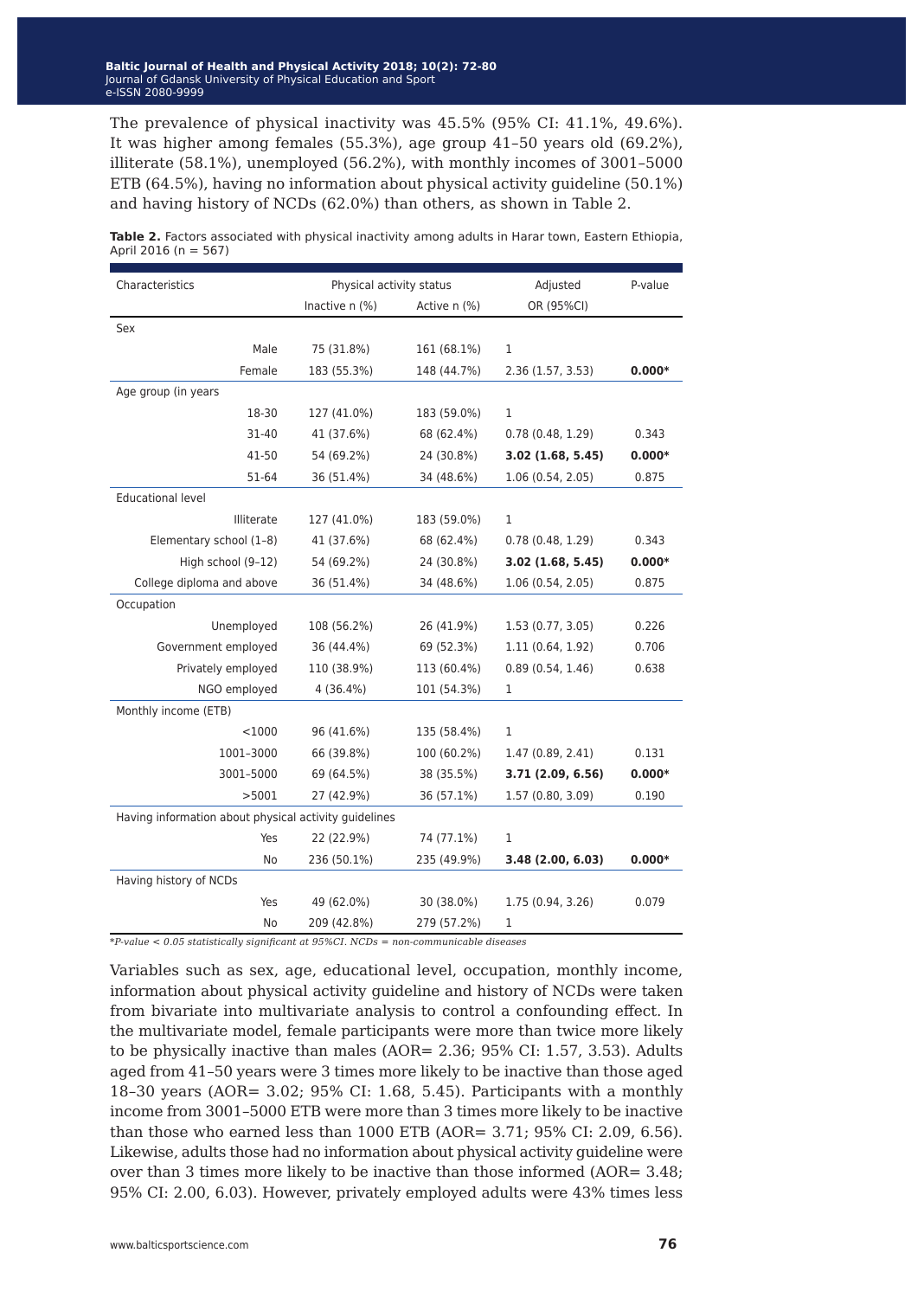over than 3 times more likely to be inactive than those informed (AOR= 3.48; 95% CI: 2.00, 6.03). However, privately employed adults were 43% times less likely to be inactive than those unemployed (AOR=  $0.57$ ; 95% CI: 0.36, 0.91), as shown in Table 2.

#### **discussion**

This study revealed high prevalence of physical inactivity among adults in the Harar town. Almost half of the study participants were physically inactive. The majority of adults were at a greater risk of developing non-communicable diseases as a result of inactivity. This finding was consistent with the study result of 43.7% and 43.3% reported from Malaysia and Nepal, respectively [7, 8]. This similarity might be due to the pandemic occurrence of physical inactivity [2, 18]. On the other hand, it was higher than in studies conducted in Mexico (19.4%), Poland (32%), Kenya (14.4%) and Nigeria (31.4%, 19.2%) [11, 12, 16, 18, 21]. By contrast, this finding was lower than evidence reported in China (56.2%), Saudi Arabia (79.0%, 66.6%), South Africa (60.5%) and India (54.4%) [5, 6, 9, 22, 23]. These variations might be due to the study period, setting and lifestyle differences.

This study identified the magnitude of inactivity among the three domains of physical activity. There was high magnitude of physical inactivity in the workplace domain. This implies that more adults were inactive during their regular working hours, which has a negative effect on their health and productivity. This finding was comparable with studies done in Brazil (68.9%, 82.9%) and Saudi Arabia (79.8%) [13, 17, 22]. This similarity might be due to long sitting habit at workplace in many countries. Similarly, the magnitude of inactivity in the transportation domain was high. This finding was consistent with a study done in Saudi Arabia (53.9%) [22]. But, it was higher than in the study finding of 32.0% from Brazil [17]. Conversely, it was lower than another study result of 91.7% from Brazil [13]. The reason might be due to initiation of physical activity interventions and the study period difference. During recreational time, the highest magnitude of inactivity was found in all domains. This finding was consistent with studies from Nigeria (96.0%) and Saudi Arabia (87.9%) [22, 24]. However, this result was higher than in the studies conducted in Brazil (10.1%, 77.5%) [13, 17]. The possible reason might be due to variations in availabilities and accessibilities of recreational places that can encourage physical activity.

This study also identified factors associated with physical inactivity. Female participants were more likely to be inactive than males. This finding was consistent with studies conducted in Brazil, Malaysia, Japan, Poland, China, Saudi Arabia, India, South Africa and Nigeria [6, 7, 13, 18, 20–22, 24–26]. This similarity might be due to females' greater involvement in light work, which makes them more inactive as compared to males [7, 13, 18, 22].

Older adults were more likely to be inactive as compared to younger adults. This result was consistent with study reported from Malaysia, South Africa, Mexico and South-East Asia [7, 10, 17, 27]. The similarity might be due to limited physical activity interventions for older adults in many countries. Conversely, this result was unlike a study conducted in Nigeria [18]. The possible reason might be due to addiction to screen-based view such as a smart phone, a computer, television and the like among young adults.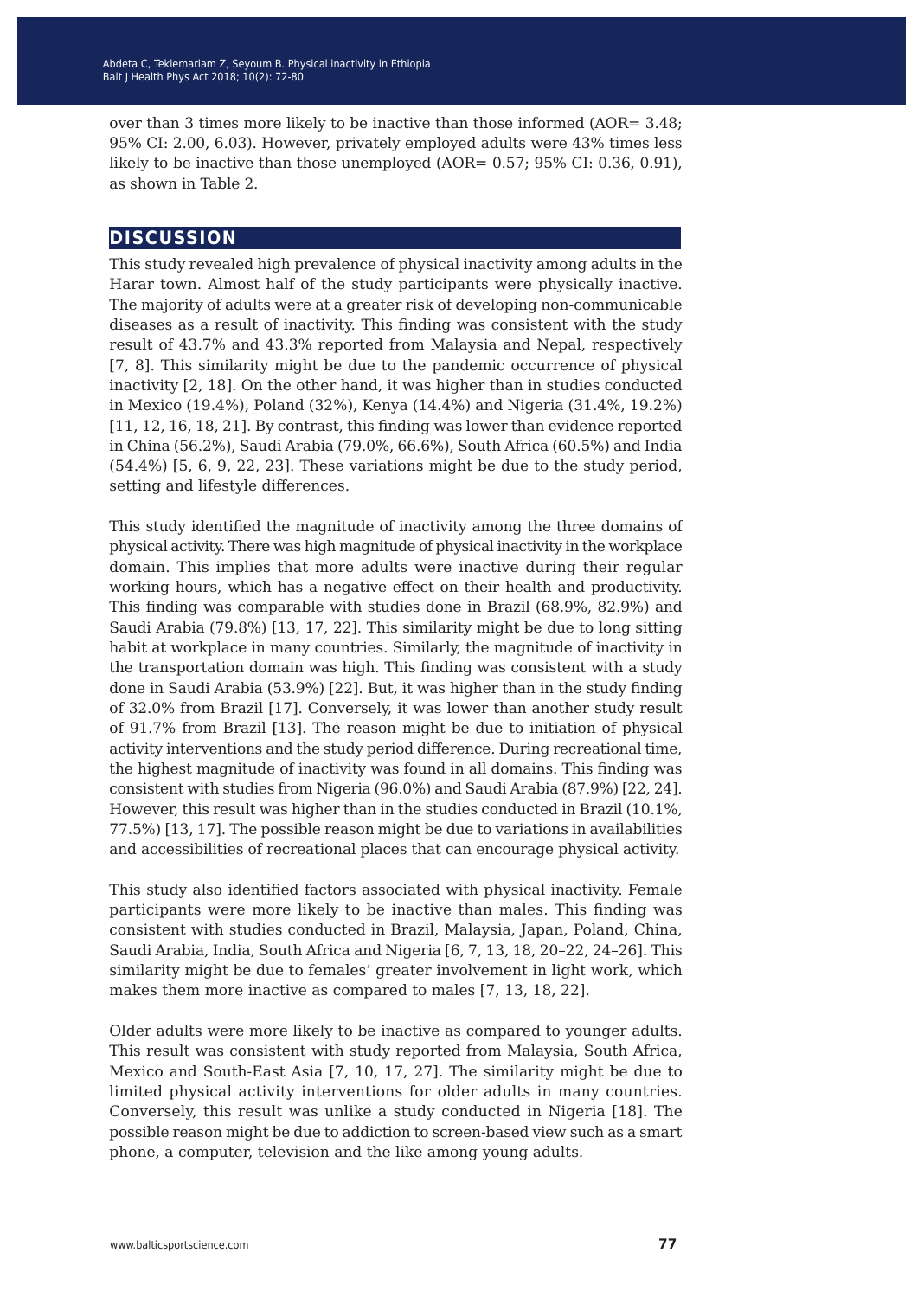This study revealed that adults with high monthly incomes were more likely to be inactive than those with low monthly incomes. This finding was consistent with studies done in China and Malaysia [6, 7]. The similarity might be due to more inactive lifestyles among high income adults [7]. Conversely, this finding was unlike studies from Nigeria and Japan [11, 25]. The reason might be due to more engagement in recreational activities among high income adults [11].

This study found that adults who had no information about physical activity guidelines were more likely to be inactive than the informed ones. This finding was consistent with a study done in southwest Ethiopia [14]. The reason might be due to limited physical activity information in the country.

According to this study, privately employed adults were less likely to be inactive as compared to the unemployed. This result was similar to a study conducted in Saudi Arabia and South-East Asia [22, 27]. In the Ethiopian context, unemployed adults spent more time sitting at home, which leads to being physically inactive. On the other hand, this finding was unlike a study conducted in Malaysia which revealed that privately employed were more likely to be physically inactive than those employed by the government [7]. This might be a result of high work burden on the privately employed that does not encourage to be active [7].

Though this study has significant findings, there are some limitations that need to be recognized. Firstly, this study used a self-report method in which participants may overestimate their physical activity level. Secondly, a causeeffect relationship was not established due to the nature of a cross-sectional study design. Lastly, the findings of this study were not compared with studies conducted in Ethiopia due to limited literature on physical activity in the country. Despite these limitations, this study was conducted using the standard questionnaire and analysis guideline that need to be considered as its strength. Using this study as preliminary information, future studies should consider objectively measured methods.

### **conslusion**

This study revealed high prevalence of physical inactivity among adults in the Harar town. Almost half of the adult population is physically inactive. The majority of adult population had no information about physical activity guidelines. Moreover, this study identified different factors significantly associated with physical inactivity. As a result, the majority of adults in the study area would be at a greater risk of developing non-communicable diseases. Thus, immediate actions are suggested with community based physical activity interventions.

## **acknowledgements**

Our special thanks go to all study participants, data collectors and supervisors for cooperation and giving their valuable time for this study. Also, the authors gratefully acknowledged Ms Melat Meket for her data entry and typing support.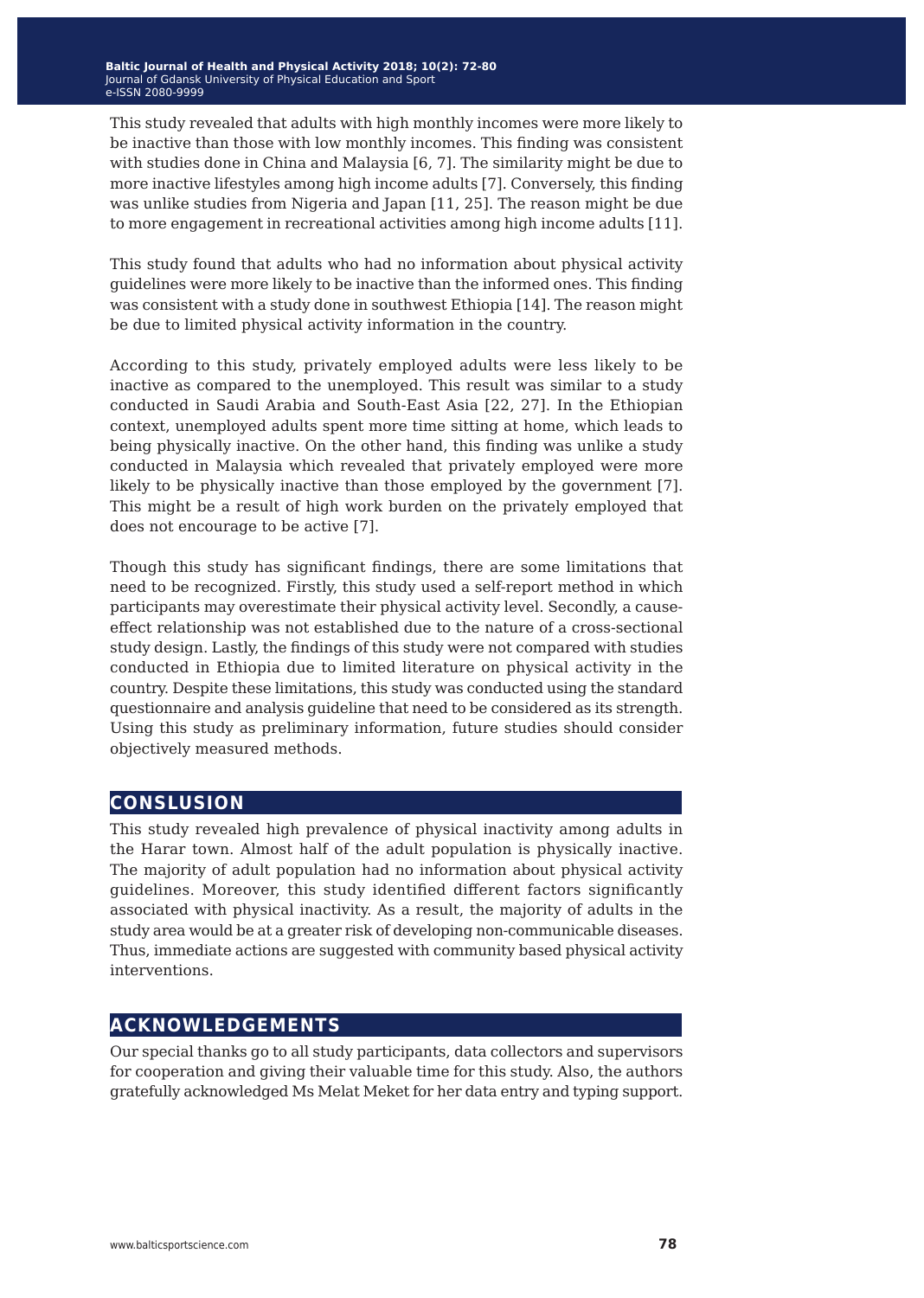#### **references**

- [1] World Health Organization. Physical activity fact sheets [Available at http://www.who.int/mediacentre/ factsheets/fs385/en/, accessed on 5 February, 2016].
- [2] Kohl HW, Criag CL, Lambert EV, et al. The pandemic of physical inactivity: global action for public health. Lancet. 2012;380(9838):294-305. [https://doi.org/10.1016/S0140-6736\(12\)60898-8](https://doi.org/10.1016/S0140-6736(12)60898-8)
- [3] Lee IM, Shiroma EJ, Lobelo F, Puska P, Blair SN, Katzmarzyk PT. Effect of physical inactivity on major non-communicable diseases worldwide: An analysis of burden of disease and life expectancy. Lancet. 2012;219:219-229. [https://doi.org/10.1016/S0140-6736\(12\)61031-9](https://doi.org/10.1016/S0140-6736(12)61031-9)
- [4] Joubert J, Norman R, Lambert EV, et al. Estimating the burden of disease attributable to physical inactivity in South Africa in 2000. S Afr Med J. 2007;97:725-731.
- [5] Amin TT, Al Khoudair AS, Al Harbi MA, Al Ali AR. Leisure time physical activity in Saudi Arabia: Prevalence, pattern and determining factors. Asian Pacific J Cancer Prev. 2012;13:351-360. [https://](https://doi.org/10.7314/APJCP.2012.13.1.351) [doi.org/10.7314/APJCP.2012.13.1.351](https://doi.org/10.7314/APJCP.2012.13.1.351)
- [6] Trinh OTH, Nguyen ND, Dibley MJ, Phongsavan P, Bauman AE. The prevalence and correlates of physical inactivity among adults in Ho Chi Minh City. BMC Public Health. 2008;8:204. [https://doi.](https://doi.org/10.1186/1471-2458-8-204) [org/10.1186/1471-2458-8-204](https://doi.org/10.1186/1471-2458-8-204)
- [7] Ying CY, Kuay LK, Huey TC, et al. Prevalence and factors associated with physical inactivity among Malaysian adults. Southeast Asian J Trop Med Public Health. 2014;45(2):467-80.
- [8] Vaidya A, Krettek A. Physical activity level and its socio demographic correlates in a peri-urban Nepalese population: a cross-sectional study from the Jhaukhel-Duwakot health demographic surveillance site. Int J Behav Nutr Phys Activ. 2014;11:39. <https://doi.org/10.1186/1479-5868-11-39>
- [9] Peltzer K, Phawana-Mafuya N. Physical inactivity and associated factors in older adults in South Africa. Afr J Phys Health Educ Recr Dance. 2012;18(3):448-461. [https://doi.org/10.4102/sajpsychiatry.](https://doi.org/10.4102/sajpsychiatry.v18i4.368) [v18i4.368](https://doi.org/10.4102/sajpsychiatry.v18i4.368)
- [10] Guthold R, Louazani SA, Riley LM, et al. Physical activity in 22 African countries: results from the World Health Organization STEPwise approach to chronic disease risk factor surveillance. Am J Prev Med. 2011;41:52-60. <https://doi.org/10.1016/j.amepre.2011.03.008>
- [11] Oyeyemi AL, Oyeyemi AY, Jidda ZA, Babagana F. Prevalence of physical activity among adults in a Metropolitan Nigerian City: A cross-sectional study. J Epidemiol. 2013;23(3):169-177. doi:10.2188/ jea.JE20120116. <https://doi.org/10.2188/jea.JE20120116>
- [12] Haregu TN, Oti S, Egondi T, Kyobutungi C. Co-occurrence of behavioral risk factors of common noncommunicable diseases among urban slum dwellers in Nairobi, Kenya. Glob Health Action. 2015;8:28697. <https://doi.org/10.3402/gha.v8.28697>
- [13] Florindon AA, Guimaraes VV, Cesar CLG, Barros MBdA, Alves MCGP, Goldbaum M. Epidemiology of leisure, transportation, occupational, and household physical activity: Prevalence and associated factors. J Phys Activ Health. 2009;6:625-632.<https://doi.org/10.1123/jpah.6.5.625>
- [14] Tamirat A, Abebe L, Kirose G. Prediction of physical activity among Type-2 diabetes patients attending Jimma University Specialized Hospital, southwest Ethiopia: Application of health belief model. Sci J Pub Health 2014;2(6):524-531. doi: 10.11648/j.sjph.20140206.15.
- [15] Iwuala SO, Sekoni AO, Olamoyegun MA, Akanbi MA, Sabir AA, Ayankogbe OO. Self-reported physical activity among health care professionals in Southwest Nigeria. Nigerian J Clin Pract. 2015;213:55.109.212. <https://doi.org/10.4103/1119-3077.163275>
- [16] Medina C, Janssen I, Campos I, Barquera S. Physical inactivity prevalence and trends among Mexican adults: results from the National Health and Nutrition Survey (ENSANUT) 2006 and 2012. BMC Public Health. 2013;13:1063. <https://doi.org/10.1186/1471-2458-13-1063>
- [17] Bicalho PG, Gazzinelli A, Meléndez GV, Hallal PC, Knuth AG. Adult physical activity levels and associated factors in rural communities of Minas Gerais State, Brazil. Rev Saúde Pública. 2010;44(5):884-93. <https://doi.org/10.1590/S0034-89102010005000023>
- [18] Aliyu SU, Chiroma AS, Jajere AM, Gujba FK. Prevalence of physical inactivity, hypertension, obesity and tobacco smoking: A case of NCDs prevention among adults in Maiduguri, Nigeria. Am J Med Sci Med. 2015;3(4):39-47.
- [19] World Health Organization. Global Physical Activity Questionnaire (GPAQ) Instrument v2. WHO Press. Geneva, Switzerland; 2008.
- [20] Mohammed G, Md Said S, Ariffin AA, Kamaruzaman J. Physical inactivity and its associated factors among university students. IOSR Journal of Dental and Medical Sciences (IOSR-JDMS). 2014; 13(10):119–130. <https://doi.org/10.9790/0853-13101119130>
- [21] Biernat E, Tomaszewski P. Association of socio-economic and demographic factors with physical activity of males and females aged 20–69 years. Ann Agric Environ Med. 2015;22(1):118-123. doi : 10.5604/12321966.1141380. <https://doi.org/10.5604/12321966.1141380>
- [22] Al-Zalabani AH, Al-Hamdan NA, Saeed AA. The prevalence of physical activity and its socioeconomic correlates in Kingdom of Saudi Arabia: A cross-sectional population-based national survey. J Taibah Univ Med Sci. 2015;10(2):208e215. <https://doi.org/10.1016/j.jtumed.2014.11.001>
- [23] Anjana RM, Pradeepa R, Das AK, et al. Physical activity and inactivity patterns in India results from the ICMR-INDIAB study (Phase-1) [ICMR-INDIAB-5]. Int J Behav Nutr Phys Activ. 2014;11:26. <https://doi.org/10.1186/1479-5868-11-26>
- [24] Akarolo-Anthony SA, Adebamowo CA. Prevalence and correlates of leisure-time physical activity among Nigerians. BMC Public Health. 2014;14:529. <https://doi.org/10.1186/1471-2458-14-529>